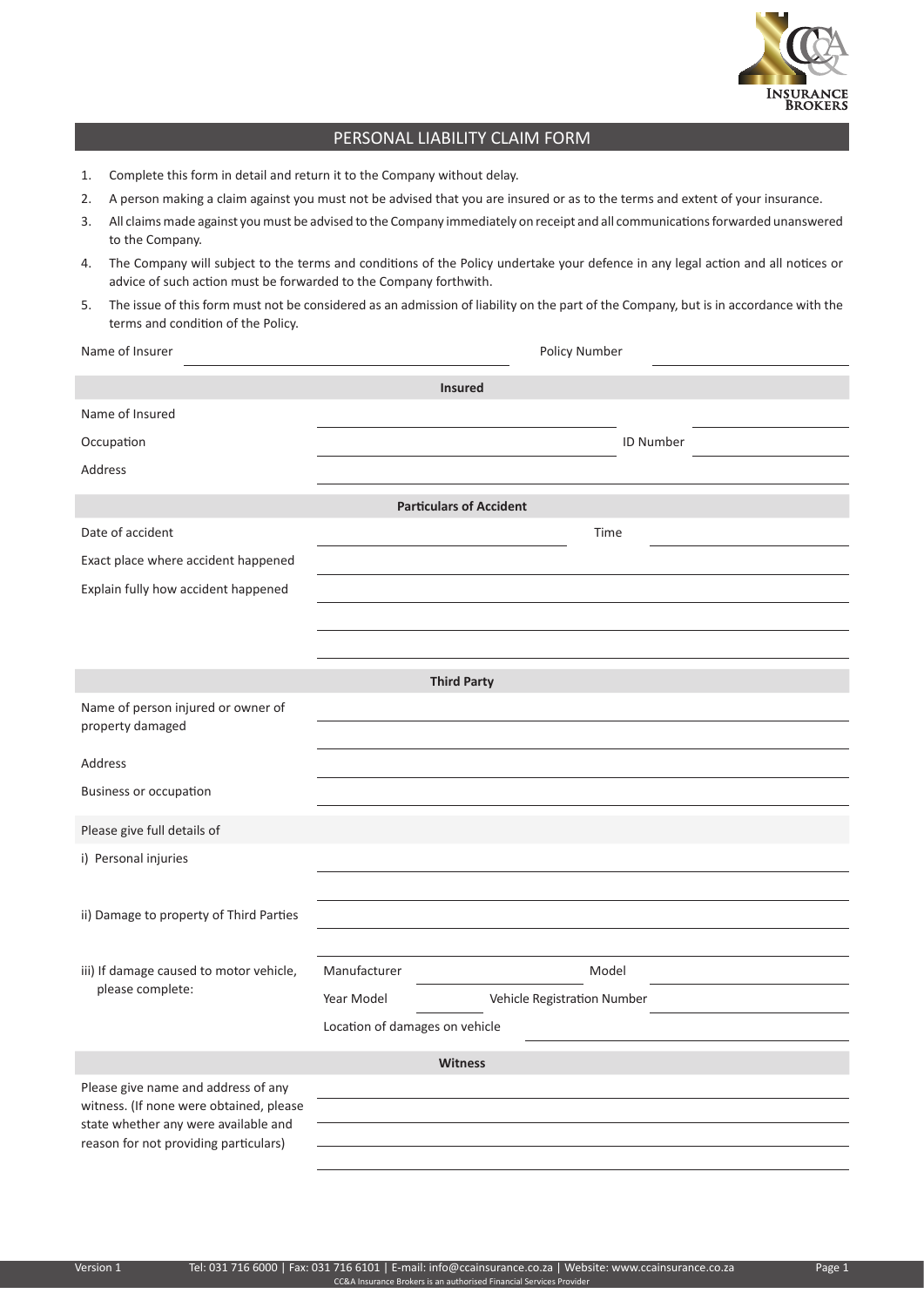

**Police**

Police station and reference no. **Date reported** 

**Other Insurances**

Have you any other insurance in force in respect of this occurrence? If so, give particulars

**Property Owners**

(To be completed only if claim is under Property Owners' Policy)

Name and address of your tenant

**Sketch Plan** (To be completed whenever applicable)